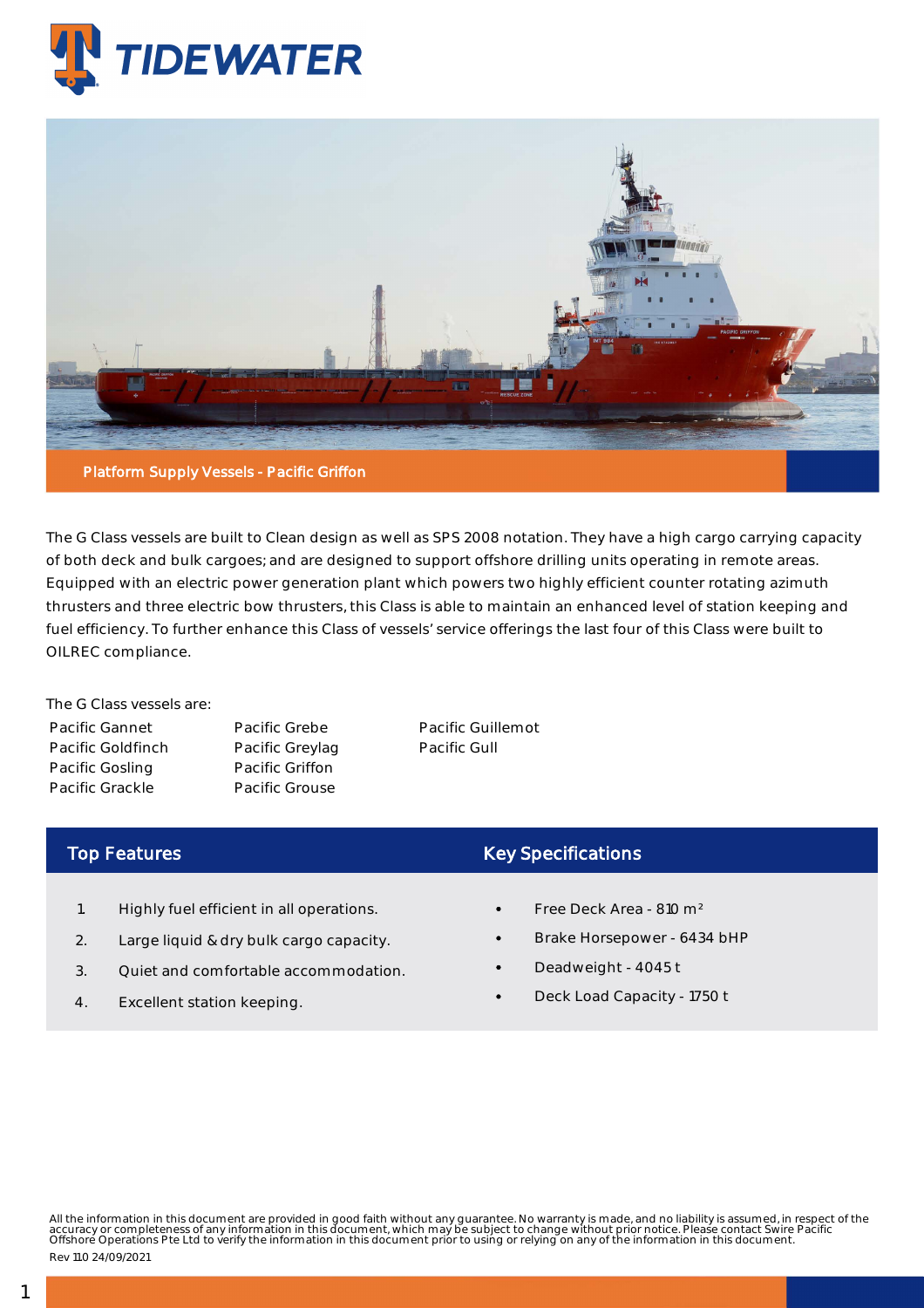



| <b>General Information</b> |                                                                                                          |  |  |  |  |
|----------------------------|----------------------------------------------------------------------------------------------------------|--|--|--|--|
| <b>Vessel Name</b>         | Pacific Griffon                                                                                          |  |  |  |  |
| Built                      | Japan Marine United<br>Corporation, January 2018                                                         |  |  |  |  |
| Flag                       | Singapore                                                                                                |  |  |  |  |
| Call Sign                  | 9VFJ4                                                                                                    |  |  |  |  |
| IMO No.                    | 9742857                                                                                                  |  |  |  |  |
| Classification             |                                                                                                          |  |  |  |  |
| <b>Class Notation</b>      | DNV +1A1 Fire fighter(I)<br>Offshore service<br>vessel(Supply) Clean<br>DYNPOS(AUTR) EO OILREC SF<br>SPS |  |  |  |  |
| <b>Dimensions</b>          |                                                                                                          |  |  |  |  |
| Length (LOA)               | 84.65 m                                                                                                  |  |  |  |  |
| Beam                       | 18.0 m                                                                                                   |  |  |  |  |
| Summer Draft               | $6.43 \text{ m}$                                                                                         |  |  |  |  |
| Deadweight @ SummerDraft   | 4045 t                                                                                                   |  |  |  |  |
| GT                         | 3585                                                                                                     |  |  |  |  |
| <b>Deck Capacities</b>     |                                                                                                          |  |  |  |  |
| Deck Load Capacity         | 1750 t                                                                                                   |  |  |  |  |
| Deck Strength              | 10 t/m <sup>2</sup> (Approx -5 to 25<br>Frame)<br>5 t/m <sup>2</sup> (Approx 25 to 70<br>Frame)          |  |  |  |  |
| Free Deck Area             | 810 m <sup>2</sup>                                                                                       |  |  |  |  |
| Length x Width             | 54 x 15 m                                                                                                |  |  |  |  |
| <b>Tank Capacities</b>     |                                                                                                          |  |  |  |  |
| Base Oil                   | 175 m <sup>3</sup> (Dedicated)                                                                           |  |  |  |  |
| <b>NLS</b>                 | 763 m <sup>3</sup> (Multiuse Tanks)                                                                      |  |  |  |  |
| Brine / Mud                | See NLS                                                                                                  |  |  |  |  |
| Drill / Ballast Water      | 1753 m <sup>3</sup> (Dedicated tanks)                                                                    |  |  |  |  |
| Dry Bulk                   | 319 m <sup>3</sup> (In 5 dedicated tanks)                                                                |  |  |  |  |
| Fresh Water                | 684 m <sup>3</sup> (Dedicated tanks)                                                                     |  |  |  |  |

| <b>Fuel Dedicated</b>          | See Ship Fuel and Cargo fuel<br>dedicated                                                                                                                                |  |  |  |  |
|--------------------------------|--------------------------------------------------------------------------------------------------------------------------------------------------------------------------|--|--|--|--|
| <b>Fuel Total</b>              | See Ship Fuel and Cargo fuel<br>dedicated                                                                                                                                |  |  |  |  |
| <b>Tank Capacities Details</b> | Refer to Tank Capacities<br>Table                                                                                                                                        |  |  |  |  |
| Drilling Brine                 | See NLS                                                                                                                                                                  |  |  |  |  |
| Oil Recovery                   | 795 m <sup>3</sup> (Multiuse tanks)                                                                                                                                      |  |  |  |  |
| <b>Ship Fuel Dedicated</b>     | 302 m <sup>3</sup> (Dedicated tanks)                                                                                                                                     |  |  |  |  |
| Ship Fuel Total                | 893 m <sup>3</sup> (Multiuse tanks)                                                                                                                                      |  |  |  |  |
| Cargo Fuel Dedicated           | $795 \text{ m}^3$                                                                                                                                                        |  |  |  |  |
| Cargo Fuel Total               | 966 m <sup>3</sup> (Multiuse tanks)                                                                                                                                      |  |  |  |  |
| <b>Ballast Water</b>           | 1753 m <sup>3</sup> (Dedicated tanks)                                                                                                                                    |  |  |  |  |
| <b>Drill Water</b>             | 1753 m <sup>3</sup> (Dedicated tanks)                                                                                                                                    |  |  |  |  |
| Special Liquids                | N/A                                                                                                                                                                      |  |  |  |  |
| Propulsion                     |                                                                                                                                                                          |  |  |  |  |
| Main Generator                 | 2 x Diesel/Gen<br>approximately, 1720 eKw<br>(2150 kVA), 690v, 60 Hz each<br>2 x Diesel/Gen<br>approximately, 680 eKw (850<br>KVA), 690v, 60 Hz each<br>Total - 6434 bHP |  |  |  |  |
|                                |                                                                                                                                                                          |  |  |  |  |
| <b>Propulsion Thruster</b>     | 2 x Azimuth thrusters at<br>2000 kW                                                                                                                                      |  |  |  |  |
| Thruster                       | 3 x Bow tunnel 730 ekW /<br>979 bHP                                                                                                                                      |  |  |  |  |
| <b>Deck Equipment</b>          |                                                                                                                                                                          |  |  |  |  |
| Capstans                       | 2 x 10 t pull at approx. 0-20<br>m/min, capacity for 100 m of<br>18 mm wire                                                                                              |  |  |  |  |
| <b>Tugger Winches</b>          | 2 x Brake capacity @ 20 t<br>Duty drum nominal pull 10<br>tonnes @ 0-20 m/min                                                                                            |  |  |  |  |
| <b>Provision Crane</b>         | Working radius Max = 14 m<br>Min = 2.5 m<br>$SWL = 5t$                                                                                                                   |  |  |  |  |

All the information in this document are provided in good faith without any guarantee. No warranty is made, and no liability is assumed, in respect of the<br>accuracy or completeness of any information in this document, which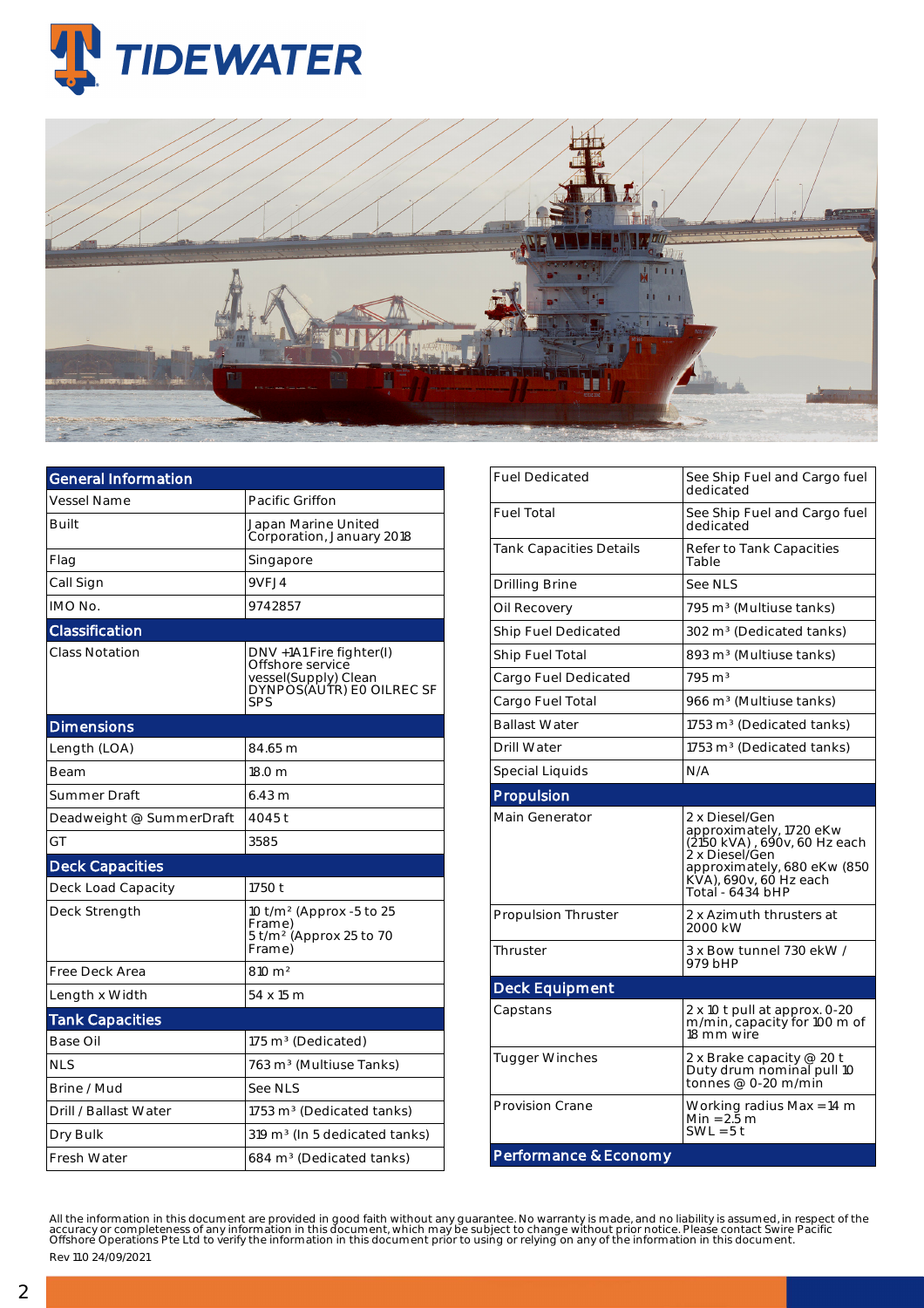

| <b>Economical Speed</b>                                                                  | Approx. 8 m <sup>3</sup> /day @ 10 knots                                                                                 |  |  |  |  |  |
|------------------------------------------------------------------------------------------|--------------------------------------------------------------------------------------------------------------------------|--|--|--|--|--|
| DP <sub>20%</sub>                                                                        | Approx. 3 m <sup>3</sup> /day                                                                                            |  |  |  |  |  |
| DP>35%                                                                                   | Approx. 4 m <sup>3</sup> /day                                                                                            |  |  |  |  |  |
| Standby in Field                                                                         | Approx. 2.5 m <sup>3</sup> /day                                                                                          |  |  |  |  |  |
| Standby in Port                                                                          | Approx. 1.5 m <sup>3</sup> /day                                                                                          |  |  |  |  |  |
| <b>Note</b>                                                                              | Performance & Economy<br>figures are given at mean<br>vessel draft of 5.0 m (2200 t<br>deadweight) & Beaufort Scale<br>2 |  |  |  |  |  |
| <b>Dynamic Positioning System</b>                                                        |                                                                                                                          |  |  |  |  |  |
| Type                                                                                     | GE Energy c-Series DPS-21<br>Duplex DP System                                                                            |  |  |  |  |  |
| Reference Systems                                                                        | 2 x Veripos LiD5 DGNSS<br>1 x Fanbeam<br>1 x RadaScan<br>(Interface available for future<br>installation: HPR)           |  |  |  |  |  |
| <b>Motion Reference Units</b>                                                            | $3 \times VRI$<br>2 x Ultrasonic Anemometers<br>3 x Gyros Compasses                                                      |  |  |  |  |  |
| <b>Rescue Boat</b>                                                                       |                                                                                                                          |  |  |  |  |  |
| 1.1 x Yanmar 4LHA-STP, SOLAS approved FRB with diesel<br>inboard engine, waterjet drive. |                                                                                                                          |  |  |  |  |  |
| Accommodation                                                                            |                                                                                                                          |  |  |  |  |  |
| Person Capacity                                                                          | Total 49<br>15 x 1 man cabin (Including<br>Hospital)<br>13 x 2 man cabins<br>2 x 4man cabins                             |  |  |  |  |  |

All the information in this document are provided in good faith without any guarantee. No warranty is made, and no liability is assumed, in respect of the<br>accuracy or completeness of any information in this document, which